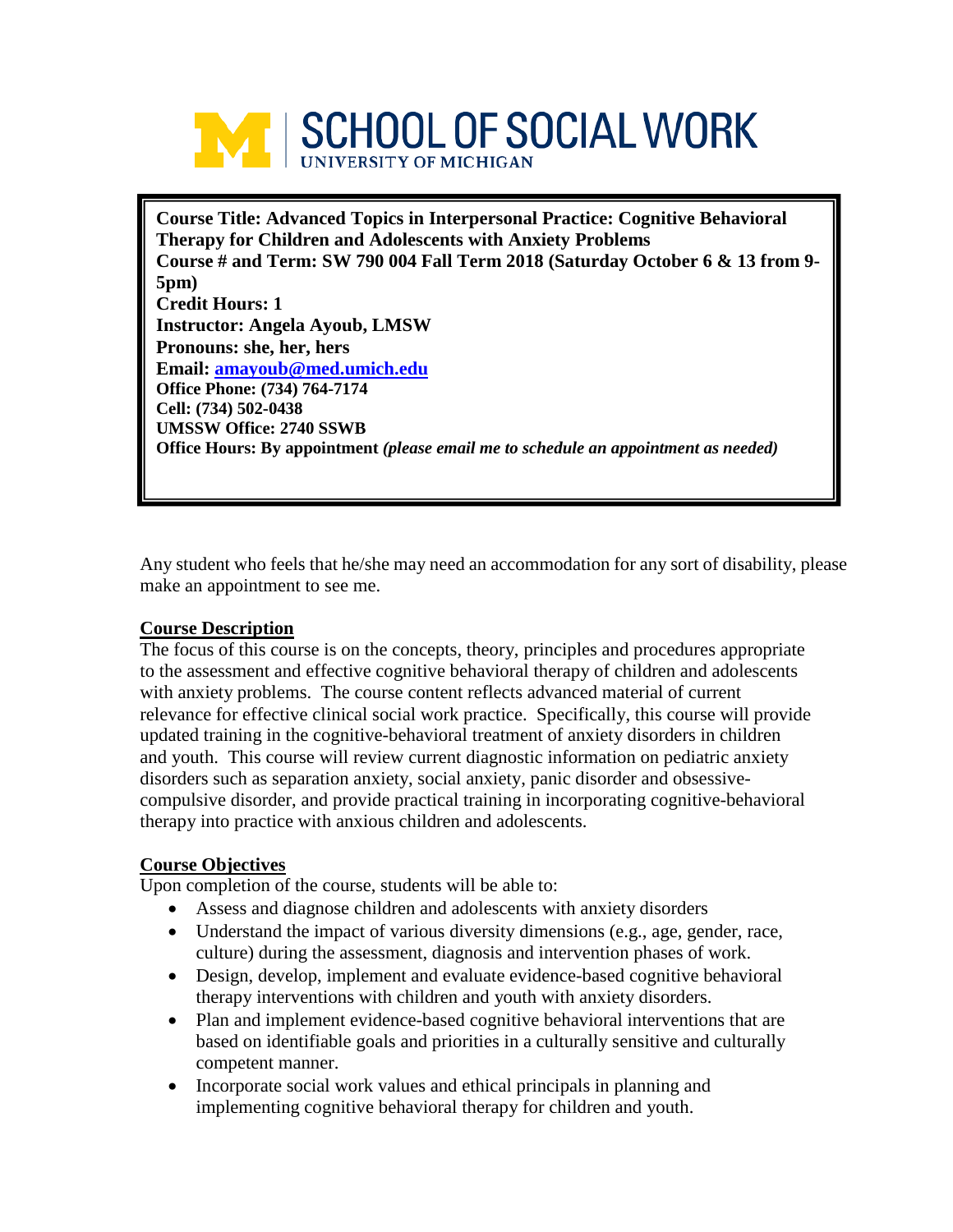# **Course Design and Format**

Class format will include lectures, demonstrations, case studies and vignettes, videotapes, role-plays, clinical teams and interactive discussions.

# **Course Requirements and Grading**

- Regular attendance and class participation
- Take home paper on cognitive behavioral interventions with pediatric anxiety disorders
- Grading: Grade will be satisfactory or unsatisfactory for the course.

**Take Home paper:** At the conclusion of the course, you will be required to complete a short take home paper related to CBT with pediatric anxiety disorders. **This assignment is due on Monday, October 22.** This involves one of two options:

*Option 1:* briefly describe a clinical case you have worked with of a child or youth with anxiety problems (approximately 1 page). Then using information from the class and readings describe in detail (approximately 3-4 pages) the CBT interventions you would implement in this case. Be sure your discussion includes how you would use affect education, exposure therapy, cognitive techniques, anxiety management techniques (relaxation and breathing retraining).

*Option 2:* If you do not have a clinical case, describe (approximately 1 page) one of the following anxiety disorders (specific phobia, separation anxiety disorder, social anxiety disorder, generalized anxiety disorder, OCD). Then using information from the class and readings describe in detail (approximately 3-4 pages) the CBT interventions you would implement to address the symptoms common for this anxiety disorder. Be sure your discussion includes how you would use affect education, exposure therapy, cognitive techniques, and anxiety management techniques (relaxation and breathing retraining).

### **Class Attendance and Participation**

Attendance at all sessions is a requirement. A make-up assignment is required for any missed class session. More than one absence will result in an unsatisfactory grade for the class.

You will be assigned to a clinical team that you will work with throughout the course. The clinical team will engage in in-class exercises and discussions that focus on skills practice and integrative learning related to the lectures and course readings (jigsaw technique).

\*NOTE: Participation does not mean you need to talk a lot in class. It is more about bringing a positive learning attitude to the class and being present for each session. Each of us participates differently, and I will strive to honor that diversity among us.

### **Students in Need of Accommodations**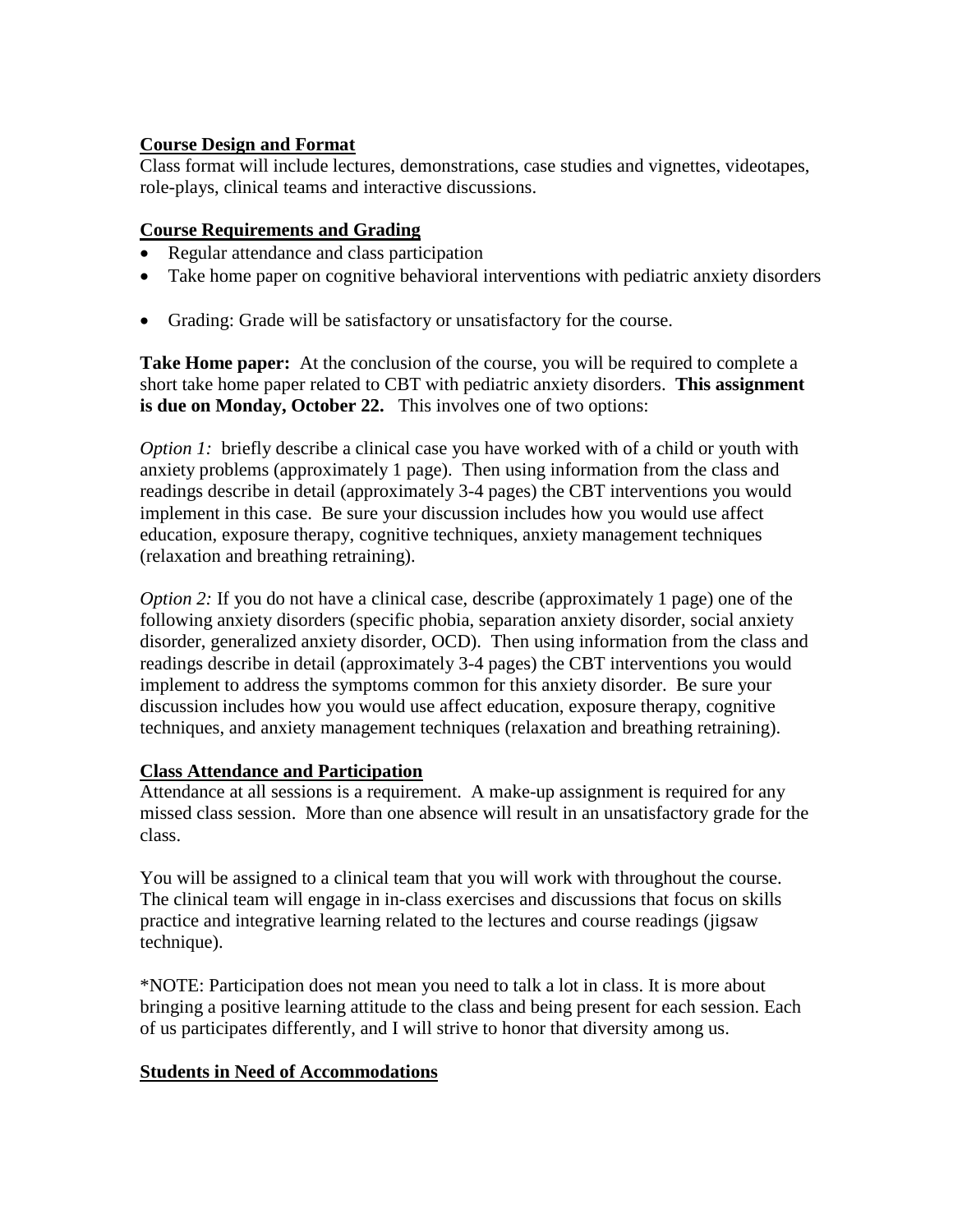If you have a documented disability or condition that may interfere with your participation in this course, please schedule a private appointment with me as soon as possible to discuss accommodations for your specific needs. This information will be kept strictly confidential. For more information and resources, please contact the Services for Students with Disabilities office at G664 Haven Hall, (734) 763-3000. Also, if religious observances conflict with class attendance or due dates for assignments, please notify me so we can discuss appropriate arrangements.

### **Student Mental Health and Wellbeing**

University of Michigan is committed to advancing the mental health and wellbeing of its students. If you or someone you know is feeling overwhelmed, depressed, and/or in need of support, services are available. For help, contact our new School of Social Work *Counseling and Psychological Services (CAPS)* embedded counselor, *Megan Shaughnessy-Mogill, LLMSW* at (734) 763-7894 and [mshaughm@umich.edu.](mailto:mshaughm@umich.edu) Megan's office at the UMSSW is located on the 4<sup>th</sup> Floor, RM 4687.

You may also contact the main *CAPS Office* at (734) 764-8312 and *[https://caps.umich.edu](https://caps.umich.edu/)* during and after hours, on weekends and holidays, or through its counselors physically located in schools on both North and Central Campus. You may also consult *University Health Services (UHS)* at (734) 764-8320 and *<https://www.uhs.umich.edu/mentalhealthsvcs>* or for alcohol or drug concerns see *[www.uhs.umich.edu/aodresources](http://www.uhs.umich.edu/aodresources)* . For a listing of other mental health resources available on and off campus, visit [http://umich.edu/~mhealth/](http://umich.edu/%7Emhealth/).

### **Safety & Emergency Preparedness**

In the event of an emergency, dial 9-1-1 from any cell phone or campus phone.

All University of Michigan students, faculty and staff are required to familiarize themselves with emergency procedures and protocols for both inside and outside of the classroom. In the event of possible building closure (i.e. severe weather conditions, public health notices, etc.) you may contact (734)764-SSWB(7793) for up-to-date School closure information.

Be Prepared. Familiarize yourself with the emergency card posted next to the phone in every classroom/meeting room. Review the information on the emergency evacuation sign (located nearest the door) and locate at least (2) emergency exits nearest the classroom.

If you are concerned about your ability to exit the building in the case of an emergency, contact the Office of Student Services and/or email [ssw-ADAcompliance@umich.edu.](mailto:ssw-ADAcompliance@umich.edu) Office of Student Services School of Social Work | Room 1748 [734-936-0961](tel:734-936-0961)

For more information view the annual Campus Safety Statement at [http://www.dpss.umich.edu/.](http://www.dpss.umich.edu/)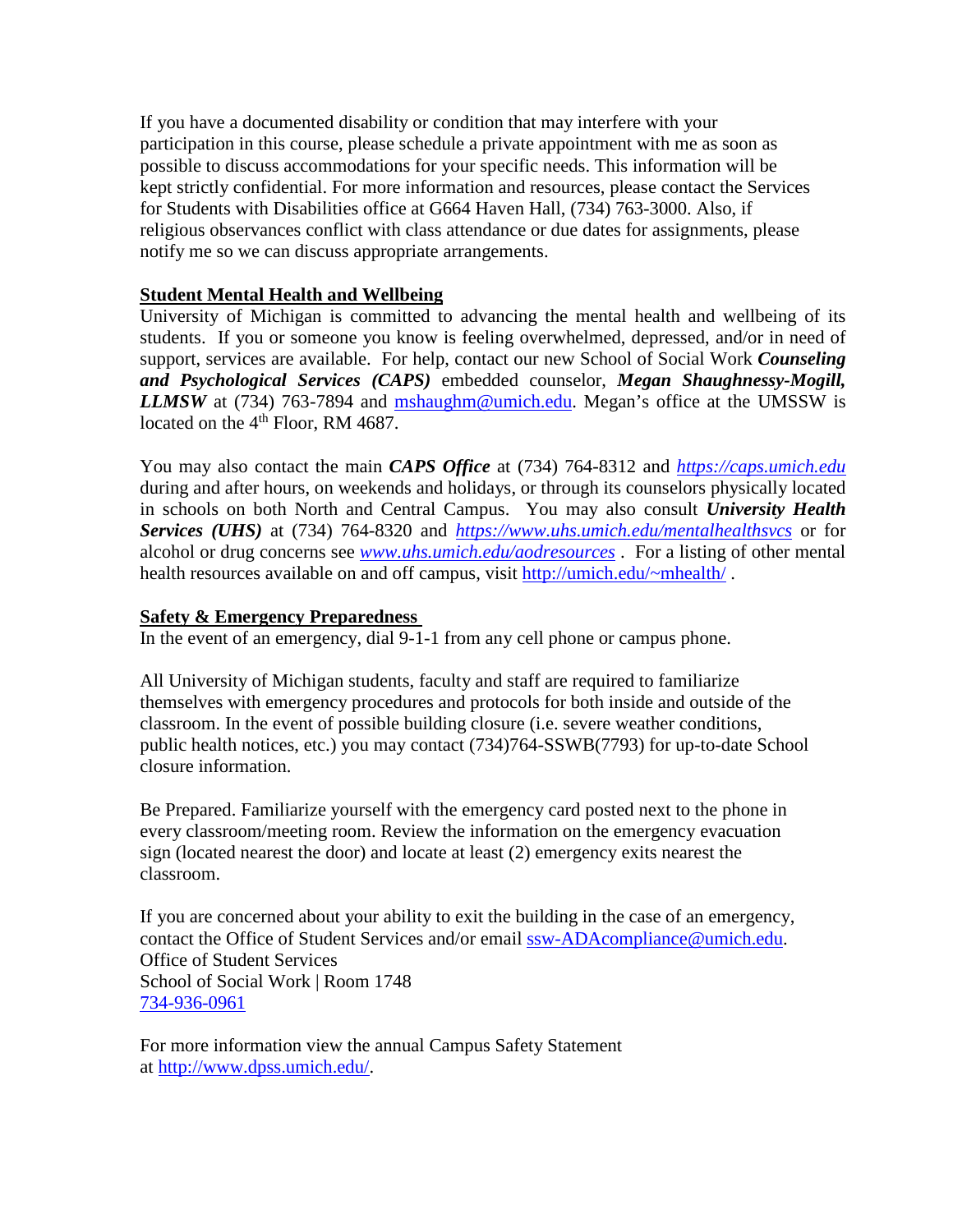Register for UM Emergency Alerts at [http://www.dpss.umich.edu/emergency](http://www.dpss.umich.edu/emergency-management/alert/)[management/alert/](http://www.dpss.umich.edu/emergency-management/alert/)

#### **Course Relationship to Social Work Ethics and Values**

Social work ethics and values will be addressed within the course as they pertain to issues related to working with children, youth and their families. The NASW Code of Ethics will be used to give students direction about these ethical issues. Issues specific to cognitive behavioral interventions will be given special attention, such as variations in treatment planning based on individual's needs and dysfunction, therapist ethical decision making, as well as the impact of the therapist's values and reactions to anxious behavior and family interactions. This course will emphasize cognitive behavioral therapy with children and adolescents with anxiety problems within the context of evidenced based practice and Social Work ethics and values.

# **COURSE SCHEDULE, TOPICS AND REQUIRED READING ASSIGNMENTS**

**TEXT:** Kendall, P.C. & Hedtke, K.A. (2006). *Cognitive-Behavioral Therapy for Anxious Children: Therapist Manual (3rd ed)*. Ardmore PA: Workbook Publishing, Inc.

### **COURSE SCHEDULE:**

- **10/6/18 AM:** Pediatric anxiety disorders and cognitive behavioral therapy procedures (overview and introduction to feelings identification and education, selfmonitoring, and anxiety management techniques)
- **10/6/18 PM:** Pediatric anxiety disorders and cognitive behavioral therapy procedures (focus on cognitive procedures)
- **10/13/18 AM:** Pediatric anxiety disorders and cognitive behavioral therapy procedures (focus on exposure interventions)
- **10/13/18 PM:** CBT alterations for specific pediatric anxiety disorders including obsessivecompulsive disorder

#### **ASSIGNED READINGS:**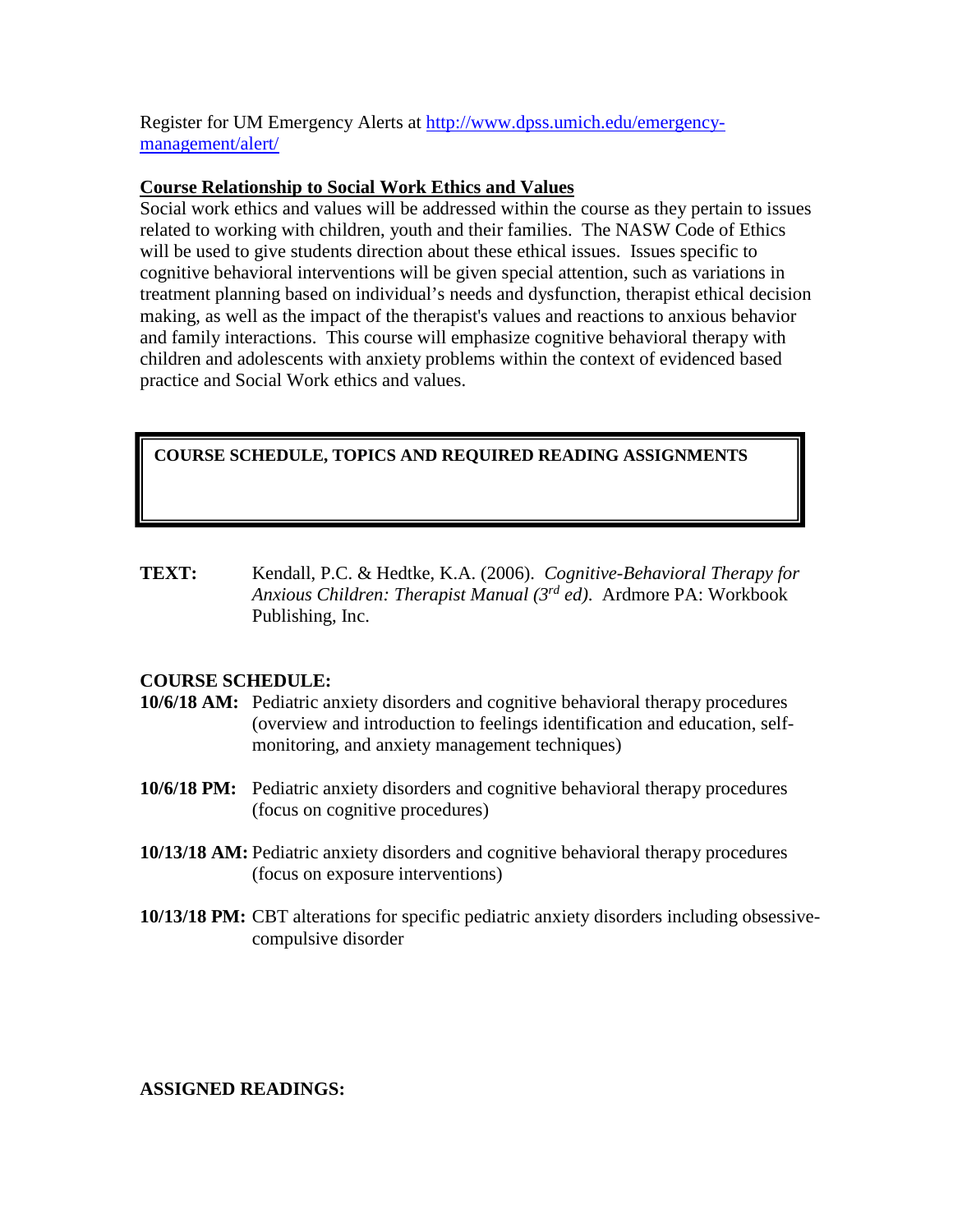#### **SESSION 10/6 AM and PM**

Kendall, P.C. & Hedtke, K.A. (2006). *Cognitive-Behavioral Therapy for Anxious Children: Therapist Manual (3rd ed)*. Ardmore PA: Workbook Publishing, Inc.

#### **SESSION 10/6 PM**

#### **Jigsaw Readings**

**Team 1:** Hudson, J. L., Keers, R., Roberts, S., Coleman, J. R., Breen, G., Arendt, K., ... & Eley, T. C. (2015). Clinical Predictors of Response to Cognitive-Behavioral Therapy in Pediatric Anxiety Disorders: The Genes for Treatment (GxT) Study. *Journal of the American Academy of Child & Adolescent Psychiatry*. 6, 454-463.

**Team 2:** Gordon-Hollingsworth, A. T., Becker, E. M., Ginsburg, G. S., Keeton, C., Compton, S. N., Birmaher, B. B., ... & Suveg, C. M. (2015). Anxiety Disorders in Caucasian and African American Children: A Comparison of Clinical Characteristics, Treatment Process Variables, and Treatment Outcomes. *Child Psychiatry & Human Development*, *46*(5), 643-655.

**Team 3:** Peris, T. S., Compton, S. N., Kendall, P. C., Birmaher, B., Sherrill, J., March, J., ... & Keeton, C. P. (2015). Trajectories of change in youth anxiety during cognitive behavior therapy. *Journal of consulting and clinical psychology*, *83*(2), 239

**Team 4:** Gonzalez, A., Peris, T. S., Vreeland, A., Kiff, C. J., Kendall, P. C., Compton, S. N., ... & March, J. (2015). Parental anxiety as a predictor of medication and CBT response for anxious youth. *Child Psychiatry & Human Development*, *46*(1), 84-93.

#### **SESSION 10/13/18 AM**

Kendall, P.C. & Hedtke, K.A. (2006). *Cognitive-Behavioral Therapy for Anxious Children: Therapist Manual (3rd ed)*. Ardmore PA: Workbook Publishing, Inc.

#### **Jigsaw Readings**

**Team 1:** Craske, M. G., Treanor, M., Conway, C. C., Zbozinek, T., & Vervliet, B. (2014). Maximizing exposure therapy: an inhibitory learning approach. *Behaviour Research and Therapy*, *58*, 10-23.

**Team 2:** Kendall, P. C., Robin, J. A., Hedtke, K. A., Suveg, C., Flannery-Schroeder, E., & Gosch, E. (2005). Considering CBT with anxious youth? Think exposures. *Cognitive and Behavioral Practice, 12*(1), 136-150.

**Team 3:** Becker-Haimes, E. M., Okamura, K. H., Wolk, C. B., Rubin, R., Evans, A. C., & Beidas, R. S. (2017). Predictors of clinician use of exposure therapy in community mental health settings. *Journal of anxiety disorders*, *49*, 88-94.